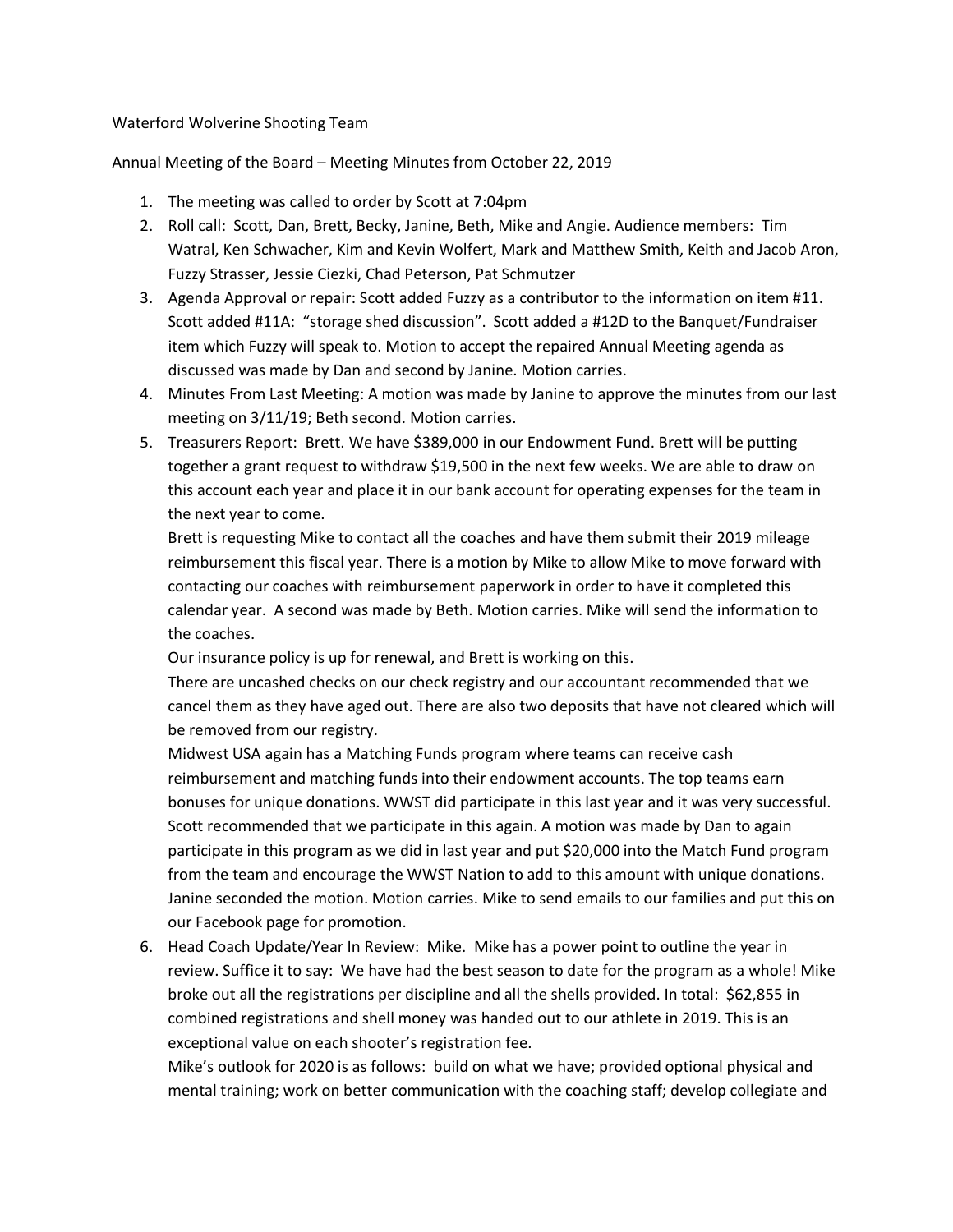scholarship opportunities; encourage parent/family involvement; promote mentorship with athletes.

Mike/WWST has been contacted by colleges with the request to look at our program and our athletes. The good word is spreading about our program.

Scott thanked Mike and the coaching staff for his hard work and tireless efforts. He also thanked the Board for getting us to where we are.

Brett thanked Mike for all his hard work and all the data that he shared. He also lamented on the value and depth of our program from the coaches, to the athletes to the assets that we have on hand to provide what we do.

Dan thanks Mike and has seen the student's pride displayed in/at the high school Beth thanks the coaches; and enjoys the camaraderie and how well our team comes together for all occasions.

- 7. Youth Board Report: Becky, Kim, Angie. Our accounting spread sheet was shared with the board. We were gifted \$100 at the beginning of the 2019 season, and that has grown to \$2,853.68 with the efforts of the youth board and fund raising. Kim enjoys working with this group and it is growing. We average about 10 athletes at each meeting. All athletes that are present are engaged in the activities. We will be participating in the Christmas Parade again this year. Sponsors for our shooting shirts are starting to commit for 2020. We are in the middle of an impromptu spiritwear sale until October  $28<sup>th</sup>$ . We are offering a "champion" tee and will purchase extra for sale at a later date.
- 8. Ammunition for 2020: Mike and Tim. Tim Watral received a "thank you" for his efforts of tracking all the shells. Mike was provided a spread sheet on all hand-outs and sales of shells. Tim has been communicating with Federal and Winchester to work on a bulk purchase at the lowest price possible. There is free shipping in all the quotes this far. Aguilla was contacted and they are working on a quote, but nothing has been formally provided. Winchester is at \$49.90/flat; Federal is at \$49.99. We might need to look at other options for Bunker shells and #9 1 ounce. It has been projected that we will need 608 flats of shells for the 2020 season. A motion was made by Brett to approve the purchase of shells for the 2020 season of up to 600 flats from one of the two venders outlined at an average of \$52-53/flat. Dan second. Motion carries.

11 A. Storage shed. Scott felt that this is the appropriate time to discuss a new storage shed for our shells at the BCC. Jason Hoppe contacted his neighbor, who builds storage sheds (Mainus Builders) to see if he'd donate a shed to us for our shells. We did get a 12' X 20' shed donated. Scott then went to the BCC to request a place to put the shed to store our shells. Our current shed does leak some water at times, and is difficult to stand in and move in. Jack and the BCC did agree to allow us space behind/near the current shell shed to put our new one. It will require some excavation, and Jason will do this with his skid steer. It will require traffic bond (limestone) and Chad Peterson will have this donated. Mark Smith will work with his neighbor to run electric to the shed for lights. Tim will donate a "man door" for the side of the shed. Mainus will have a sign on the shed and have a spot as a sponsor on our shirts for the 2020 season. A motion was made by Mike made a motion to accept the donation of a shed, donation of traffic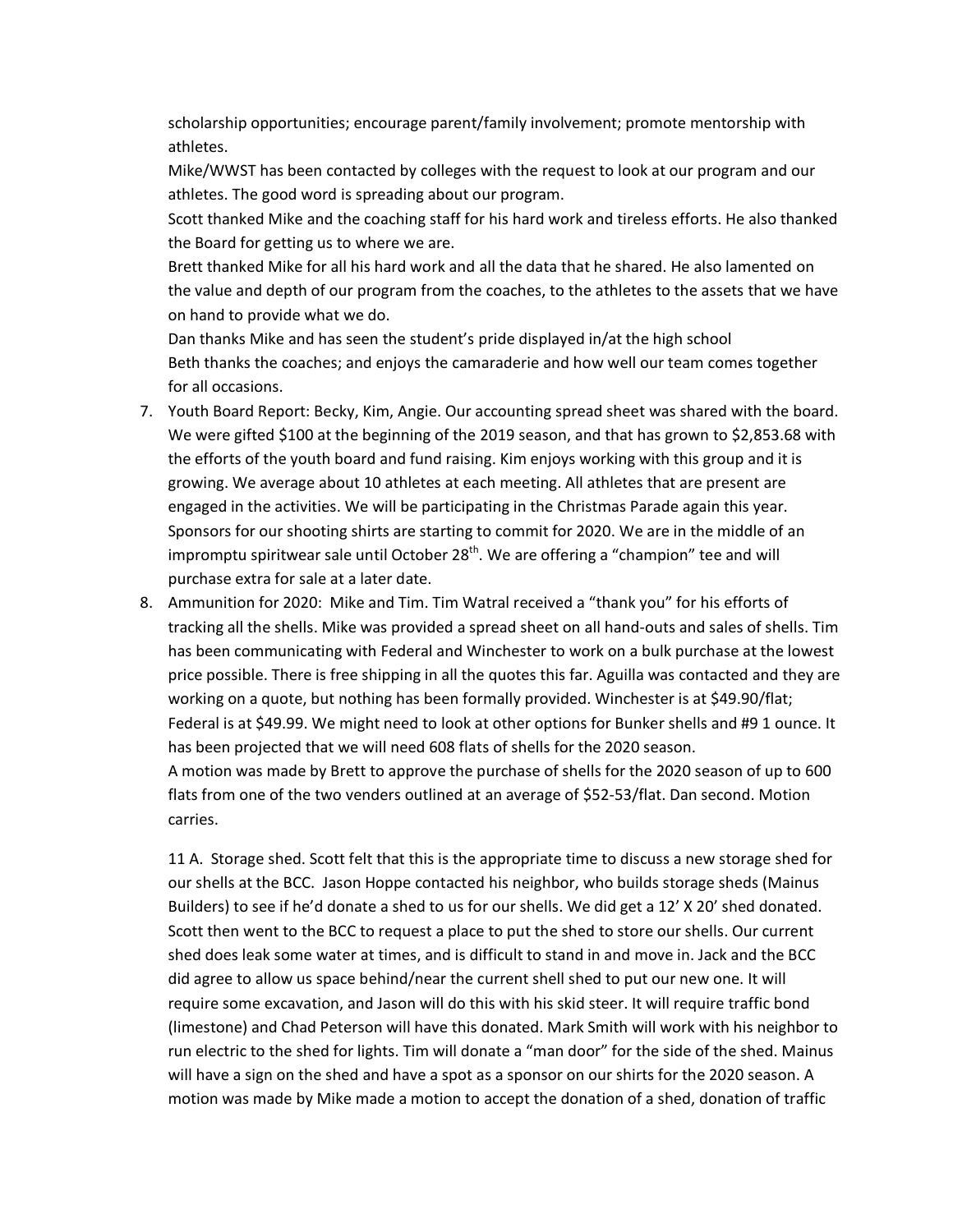bond and donation of time to run electrical and prepare the location. Janine second. Motion carries.

- 9. New System for Reporting Grades: Mike/Dan: the new system worked well with the high school and having assistance from Jill Stobber. Mike to continue to work on a plan for checking grades from the middle school and elementary school aged children. Current plan is to have them bring the grades in twice a season.
- 10. WWST Scholarship Fund: Dan/Beth: This went well for the first year that we had a formal process in place. We will continue to run future scholarships as outlined as long as the monies are available. It was nice to have it as part of the high school awards night. Dan to send a reminder letter to the two recipient's families to get their documentation into the WWST to receive the remainder of the award.

Brett to join the selection committee for 2020.

- 11. VFW/Spanky's Gun Raffle: Scott/Fuzzy. We have some athletes and coaches selling raffle tickets. The goal is to sell \$5000 in tickets. The proceeds will be shared between VFW Post 10441 and the WWST. Monies raised will go to purchase other item for our 2020 Annual Banquet.
- 12. Banquet/Fundraiser: Scott. The banquet will be February 22, 2020. We are actively looking for donations. The banquet committee will be Scott, Janine, Kim and Missy. Mike will update the flyer/poster and donation letter. The committee will be meeting to discuss how much the tables will be sold for, and if there will be special "packages" for "corporate" tables. More to come on this.
- 13. 2020 Disciplines and Practice: Mike is working on the calendar already. Looks like we will start with the new athletes on February  $4<sup>th</sup>$ . All athlete practice on February 25<sup>th</sup> for trap. Possible sporting clays practice beginning on March  $16^{th}$ . Mike would like to hold optional advanced mental and physical training for returning athletes January 16, 23, and 30<sup>th</sup>. Mike would like to propose monthly board meetings the first Thursday of every month. Mike would like to have monthly coaches meetings the last Thursday of every month. Mike would like to have a mandatory Varsity/JV meeting before the banquet to review expectations for the season, and hold a similar meeting for the younger returning shooters. Date/time to be determined. Conference update from Chad and Pat: there will be a meeting in December to review which teams are in and which teams are going to leave, if any. Looks like conference competitions will begin March 14. More to come on this topic.

The Wisconsin Coaches Meeting will be January 10-11, 2020.

There is a motion from Mike to hold monthly board meetings on the first Thursday of the following months: October, December, January, February, March, April, May and June. Beth seconds the motion. Motion carries. Becky to send out calendar invitations to the meeting for all board members.

14. Informational Meeting: Will be held at River City Lanes for all NEW families. Returning families do not need to attend. Date for this is: Monday, December  $9<sup>th</sup>$ , 2019. Becky/Mike to get the word out. Will adjust date on yard signs and get them out. We can hand out flyers at the